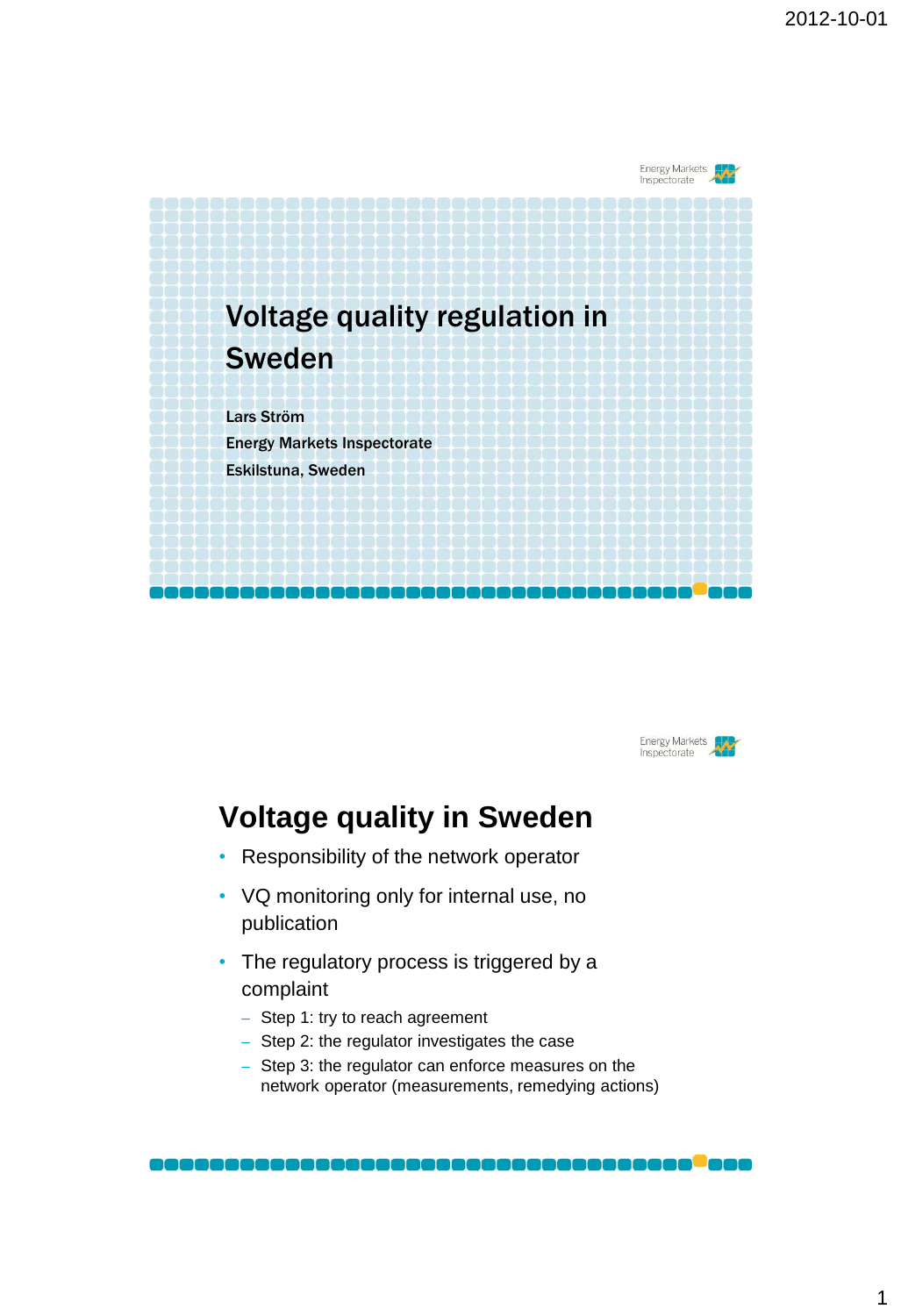

## What is acceptable voltage quality?

- Situation before
	- $-$  EN 50160
	- Reasonable number of events (dips, swells)
- A new set of limits
	- 100% of the time values for most of the EN 50160 levels
	- EN 50160 for flicker
	- New requirements for dips and swells
- No complaints  $=$  acceptable quality



## Voltage-quality variations

- Harmonics
	- EN 50160 levels hold 100% of time
	- MV levels for HV harmonics 17 25
- Unbalance
	- At most 2%, 100% of time
- Flicker
	- 95% of Plt during one week less than 1.0
- Slow voltage variations
	- All 10-minute values between 90 and 110%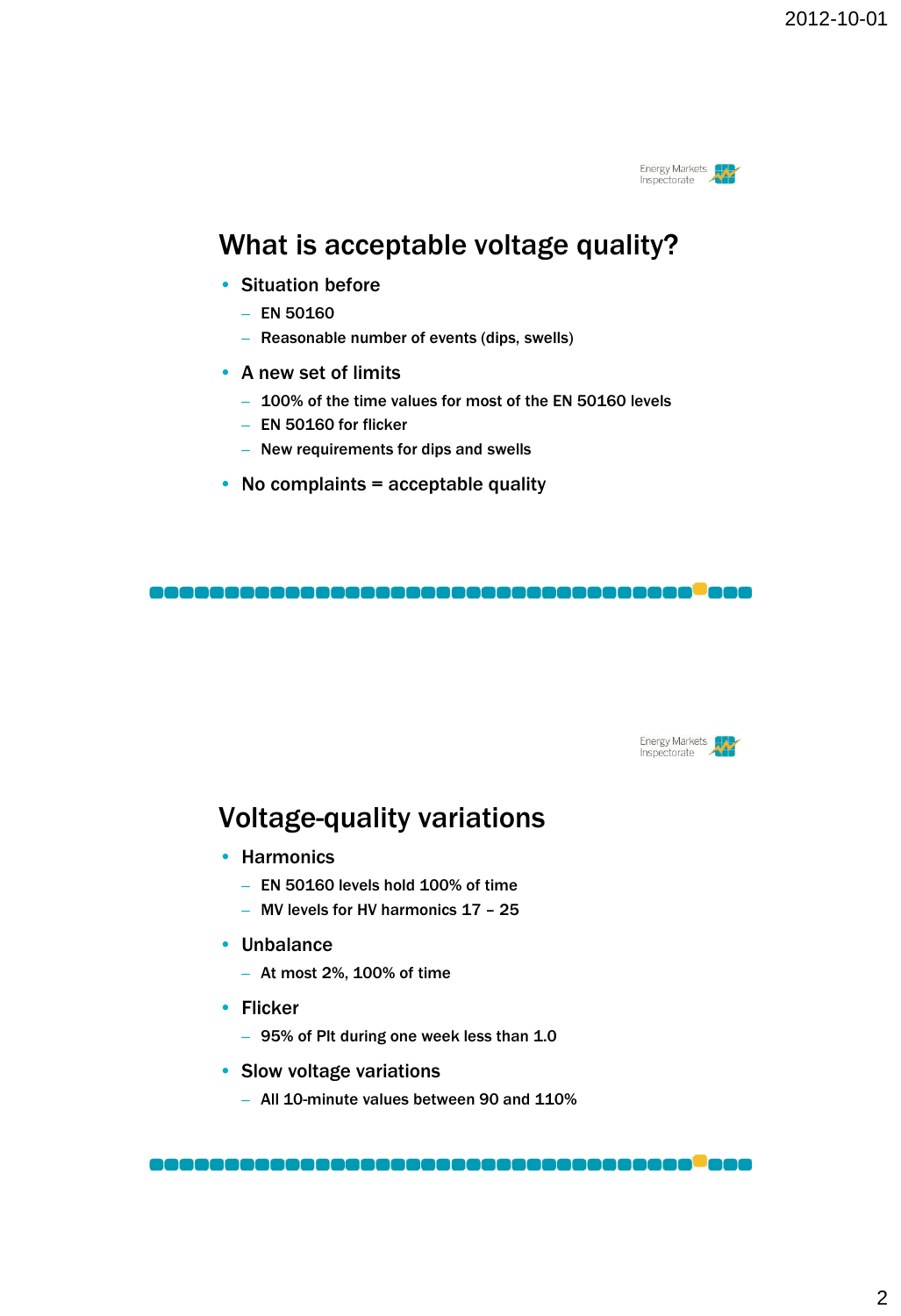



## Voltage dips: Swedish regulation

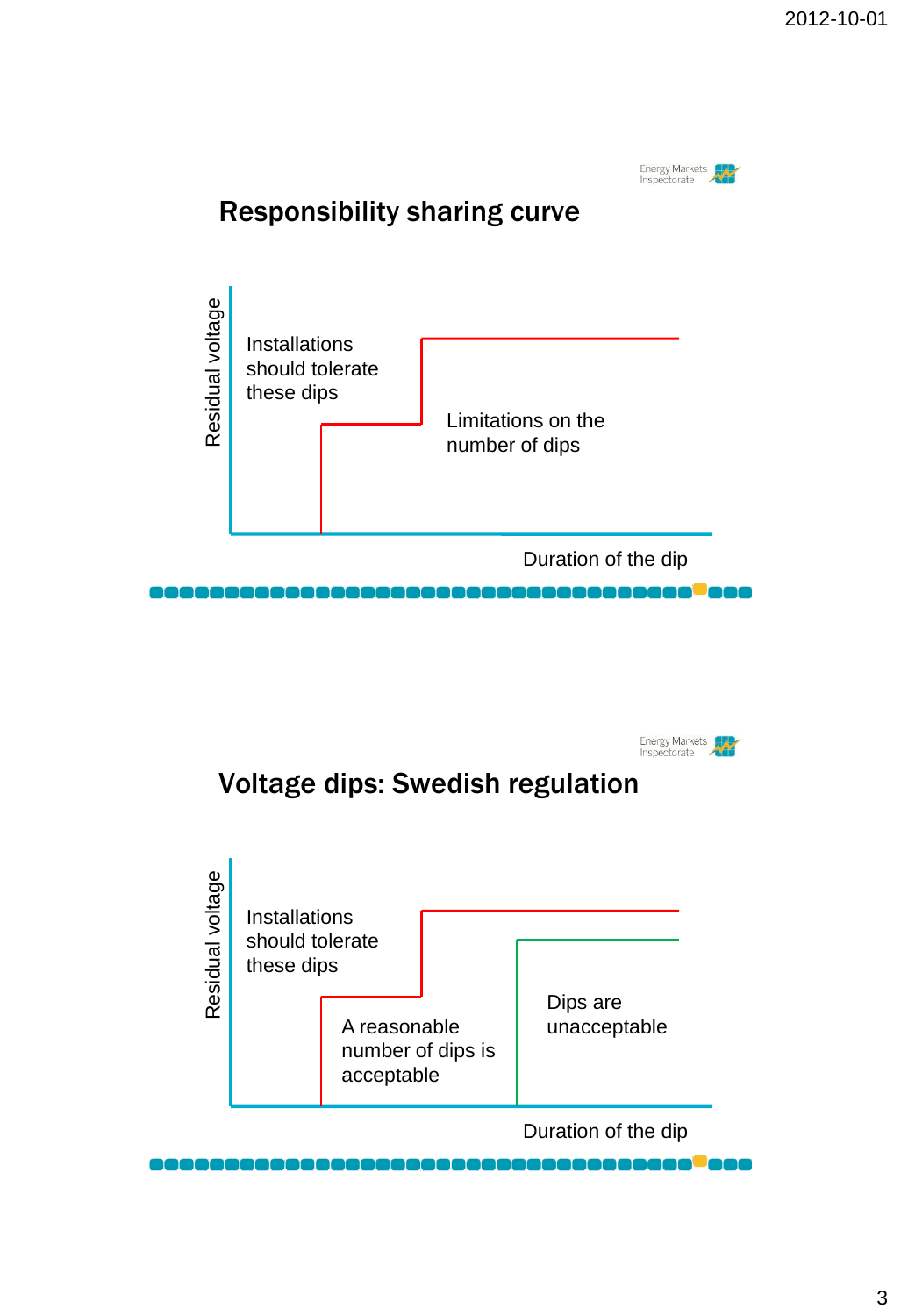

#### How to choose the curves?

- Dips, up to 45 kV
	- CIGRE/CIRED/UIE working group C4.110
- Dips, above 45 kV
	- Discussion between the stakeholders
- Swells, up to 1 kV
	- Protection requirements microgeneration
	- Highest overvoltages during earthfaults
	- Experiments on equipment damage





## Dips nominal voltage above 45 kV



, . . . . . . . . .